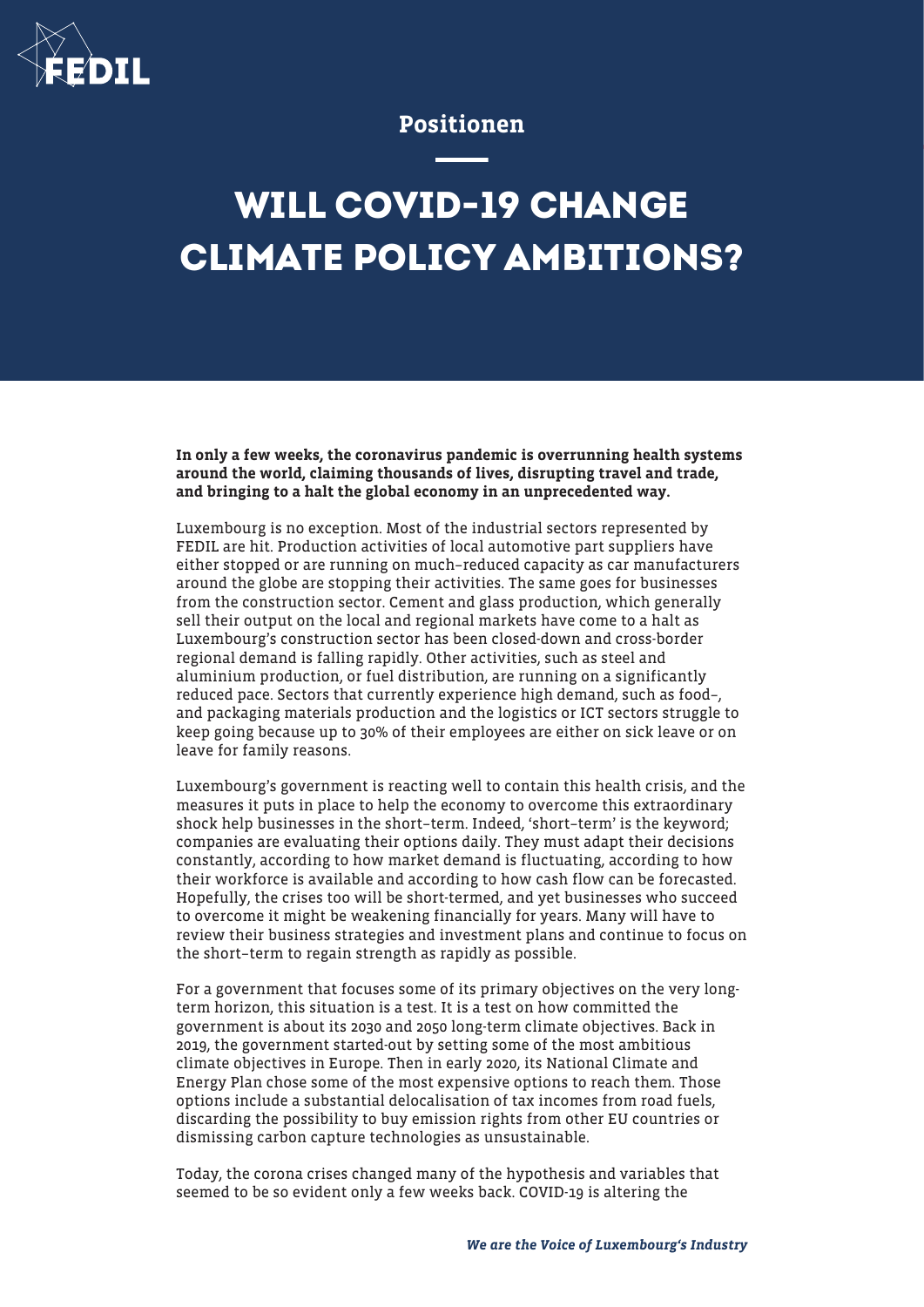assumption that might have tolerated to pursue such expensive climate measures. Currently, the government is confronted with substantial short-term spending to finance its economic stability package, trying to keep businesses alive and to avoid unwanted social consequences. And once the crises is behind us, companies will have a significantly reduced investment power and will contribute in a much less vivid pace to re-establish public finances.

FEDIL thus sees a need to evaluate how the sharply weakened and in some cases even completely eradicated post-crises, private and public sector investment capacities are affecting Luxembourg's climate ambitions. Climate and environmental obligations must, therefore, be reviewed to also contribute preserving short–term liquidity of businesses. Further, FEDIL urges the government to assess corrective measures that can reconcile the necessary climate actions with the new economic situation. The industrial community thus proposes considering the following points without compromising national CO2 emission reduction targets.

On the short– to mid–term:

- Avoid the COVID-19 crises to distort energy efficiency achievements which would affect companies adhering to the voluntary agreement;
- Allow companies to postpone scheduled energy efficiency or emission reduction related investments, and without losing already agreed financial incentives by the government;
- Allow flexibility on the 30th of April deadline for surrendering EU ETS emission allowances in case this obligation cannot be met in time due to circumstances related to COVID-19 disruption;
- Make sure that the COVID-19 related production and CO2 emission cuts in the ETS sector will not reduce the amount of post-2020 CO2 certificate allocations: The allocation of emission allowances for Phase IV (2021-2030) is based on average production in the 2014-2018 period but adjusted based on 2019-2020 figures. Advocate at EC level to discard this adjustment as the 2020 activity level is not representative.

On the mid- to long–term:

- Adopt a more prudent excise duty policy on transport fuels to avoid losing significant sources of public income and prevent public finance from recovering rapidly;
- Consider the acquisition of emission rights and re-assess energy efficiency targets for all sectors to relieve businesses from having to invest in new technologies temporarily;
- Accept the whole portfolio of technological flexibility including carbon capture and other technologies to reduce CO2 emissions;
- Create the framework conditions as well as the infrastructure to provide businesses rapidly with abundant and competitively priced renewable sources of energy: low carbon gases, alternative fuels, and renewable electricity;
- Implement measures to durably take advantage of the transport– and mobility–related emissions reduction potentials demonstrated by the crises through using digital technologies.

Finally, put at the heart of the post-crises stimulus package investments that promote clean technologies. Stimulate the development of clean technology infrastructures that help the industry to realise the energy transition more cost–effectively: Boost solar energy, wind power, batteries, as well as hydrogen and carbon capture infrastructures. In times where the attractivity of an economy is increasingly determined by its capacity to provide clean energy to businesses, investments that transform the country's energy infrastructure can